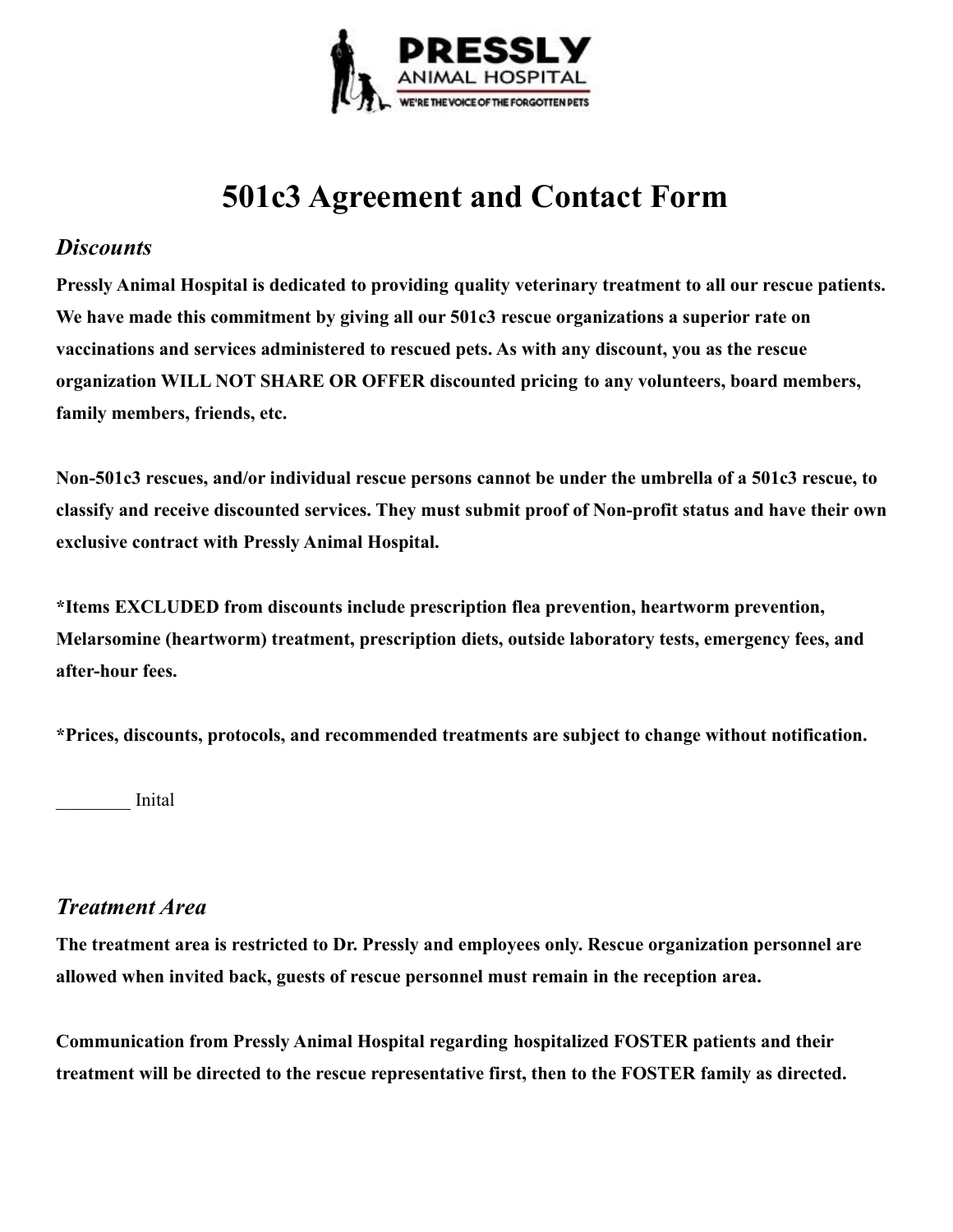**Pressly Animal Hospital is responsible for communicating home care instructions to foster/adopted family.**

\_\_\_\_\_\_\_\_ Inital

## *Appointments & Records*

**You understand that for us to be able to provide attention and quality care to all of our patients, appointments are highly recommended.**

# **\*ALLAPPOINTMENTS FOR COVERED RESCUE SERVICES WILL BE MADE THROUGH AN APPOINTED RESCUE CONTACT AND NOT THROUGH ADOPTED/FOSTER FAMILIES.**

**Walk-ins are also accepted and will be treated on a first come first serve basis, once any scheduled appointments have been seen. Emergencies and urgent sick pets will always be examined first. If a foster/owner presents more than 10 minutes late to their appointment, they may be required to drop off the pet.**

**Please inform families that at times, foster pets and adopted pets may be taken to the treatment area for preventative care visits.**

## **\*ALL PREVIOUS VACCINATION HISTORY IS REQUIRED TO BE PRESENTED PRIOR TO OR ON THE FIRST VISIT, OR PREVENTATIVE CARE WILL BE REPEATED.**

**Adopted pets that present for sick visits, unrelated to rescue services, will be seen in an exam room and have an exam fee charged to the owner. If pets are here and being treated after hours, emergency fees or after-hours fees may apply.**

\_\_\_\_\_\_\_\_ Inital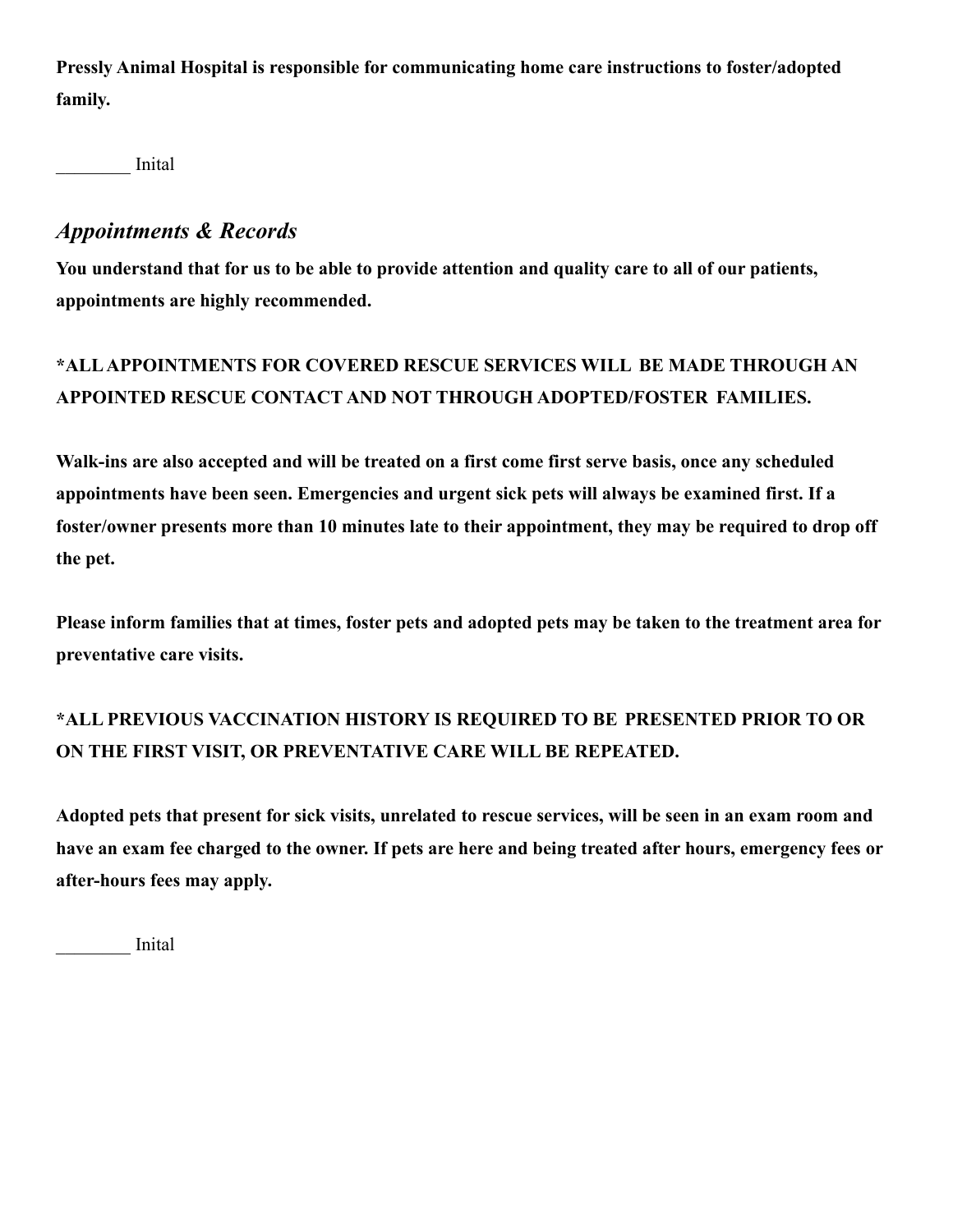## *Surgery & Medical Treatment*

**Scheduled surgical days are Mondays - Thursdays.**

**In order to stay on schedule, ALL surgical patients are REQUIRED to drop off between 7:30 AM-8:30 AM.**

## **\*\*ALL PREVIOUS VACCINATION HISTORY IS REQUIRED TO BE PRESENTED PRIOR TO OR ON THE FIRST VISIT, OR PREVENTATIVE CARE WILL BE REPEATED.**

**When received, it will be entered into the pet's history and scanned into the record.**

**Surgery patients are REQUIRED TO BE PICKED UP BEFORE 5 PM unless otherwise advised that the pet will stay overnight. A fee will be charged to the owner or the foster at \$1/min for any late pick-ups.**

**Surgery schedules do book up fast, it is recommended to schedule at least a week prior. Last-minute surgery appointments are not always available.**

**You agree to follow the advice and recommendations of Dr. Pressly and Dr. Drake regarding medical treatments of pets.**

**Early thorough examination and diagnosis from our veterinarians is needed when signs and symptoms begin to prescribe medications and treat pets correctly and efficiently. We need to be made aware and history provided if a pet has received medical treatment or has received any prescribed or over-the-counter medications prior to being examined by us.**

\_\_\_\_\_\_\_\_ Inital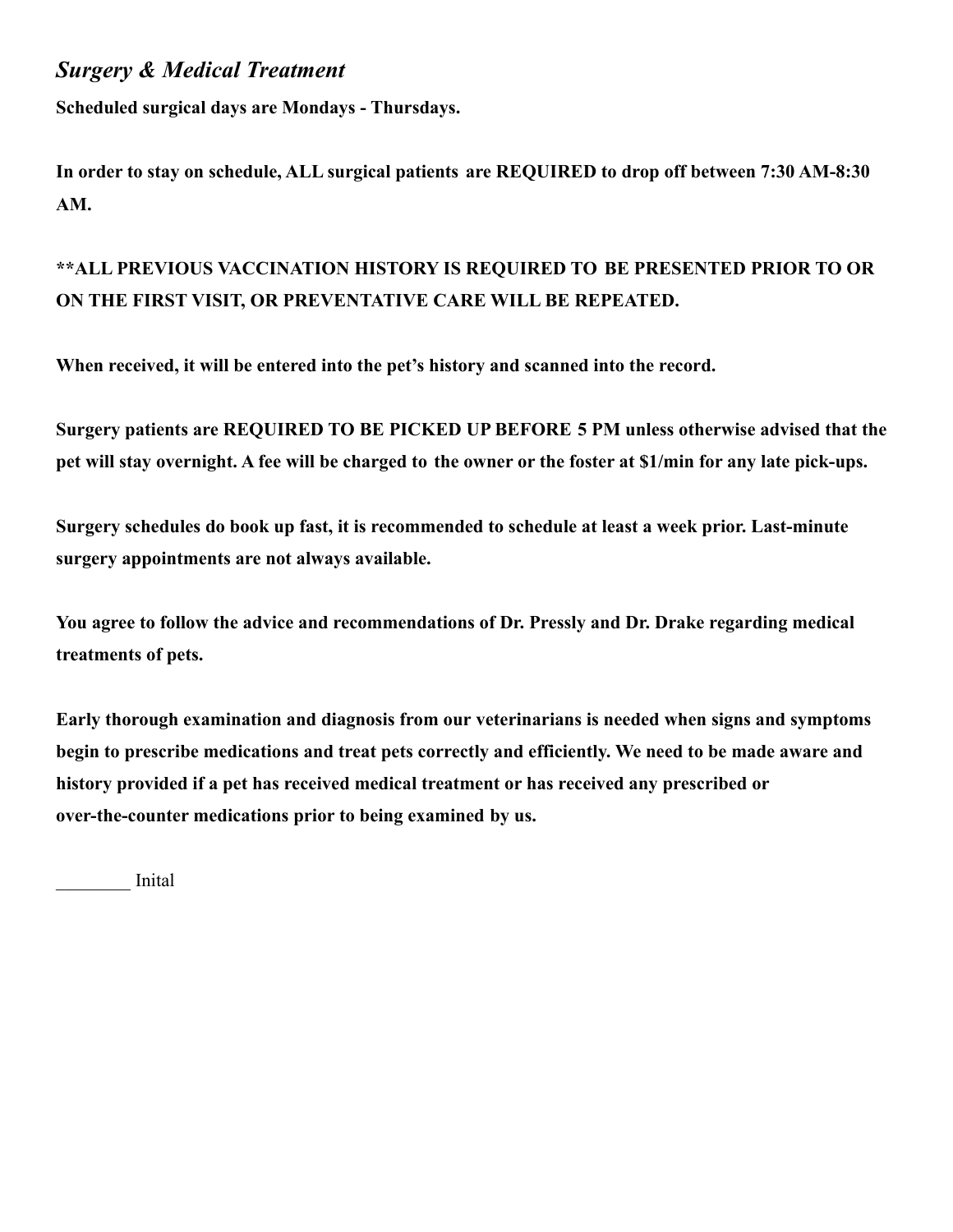## *Prescriptions & Medications*

**Certain specially ordered prescriptions and medications, such as heartworm treatment injections, may be required to be prepaid! Please call 24-48 hours in advance for medication requests and please allow adequate time to properly fill medications. Requested medications or refills of medications must be picked up within 5 business days. If not picked up within the allotted time frame medications will be placed on the shelf with no guarantee that they will be in stock for future pick up.**

\_\_\_\_\_\_\_\_ Inital

#### *Payment*

**A current credit card number is required to stay on file. All payments are due at the time that services are rendered and pets are discharged. If an account is not kept up to date, services will still be provided to rescued pets, however will not be delivered at rescue prices.**

**If a pet is hospitalized and the treatment plan is expected to be over \$500, a down payment will be required, equal to, the first day of treatment. Any subsequent days that the patient is hospitalized, services for that day will be charged at the end of the day.**

**Interest fees will apply to open invoices that are past due for more than 30 days. We do accept Visa, MC, Discover, and AmEx. Care Credit can only be used in person with the cardholder present. We will accept over-the-phone donations or checks mailed directly related to a patient's care. We do not accept PayPal transfers.**

\_\_\_\_\_\_\_\_ Inital

**I do solemnly promise to keep this agreement confidential. Any violation of this agreement can and may result in the termination of the partnership with Pressly Animal Hospital.**

**By signing below, I attest that I am the rescue organization director and along with Dr. Pressly accept the terms of this agreement and look forward to forging a relationship with Pressly Animal Hospital.**